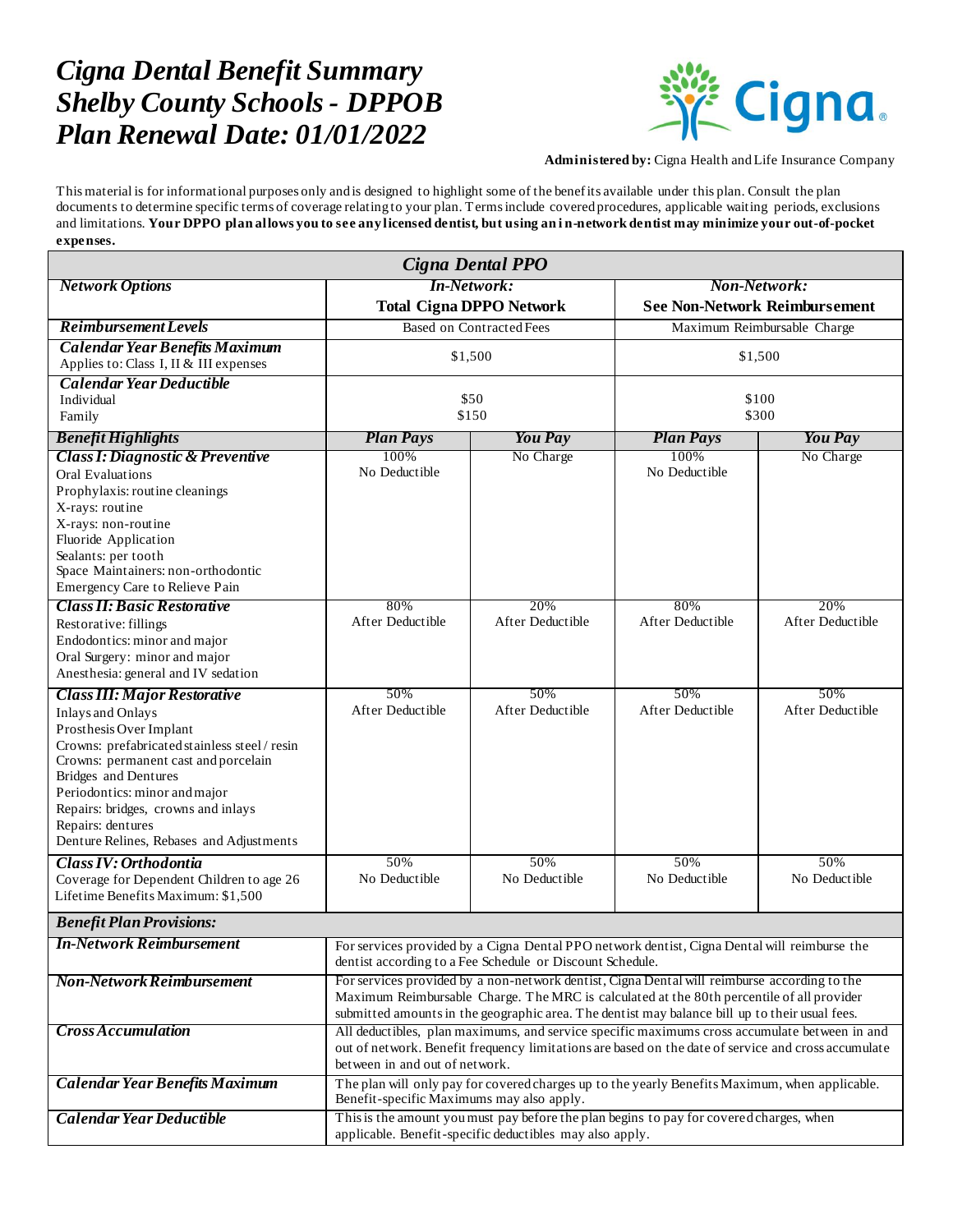| <b>Pretreatment Review</b>                     | Pretreatment review is available on a voluntary basis when dental work in excess of \$200 is<br>proposed.                                                                                                                                                                                                                                                                                                                                                                                                                                                                                                                                                                                                                |
|------------------------------------------------|--------------------------------------------------------------------------------------------------------------------------------------------------------------------------------------------------------------------------------------------------------------------------------------------------------------------------------------------------------------------------------------------------------------------------------------------------------------------------------------------------------------------------------------------------------------------------------------------------------------------------------------------------------------------------------------------------------------------------|
| <b>Alternate Benefit Provision</b>             | When more than one covered Dental Service could provide suitable treatment based on common<br>dental standards, Cigna will determine the covered Dental Service on which payment will be based<br>and the expenses that will be included as Covered Expenses.                                                                                                                                                                                                                                                                                                                                                                                                                                                            |
| Oral Health Integration Program®               | The Cigna Dental Oral Health Integration Program offers enhanced dental coverage for customers<br>with certain medical conditions. There is no additional charge to participate in the program. Those<br>who qualify can receive reimbursement of their coinsurance for eligible dental services. Eligible<br>customers can also receive guidance on behavioral issues related to oral health. Reimbursements<br>under this program are not subject to the annual deductible, but will be applied to the plan annual<br>maximum.<br>For more information on how to enroll in this program and a complete list of terms and eligible<br>conditions, go to www.mycigna.com or call customer service 24/7 at 1-800-Cigna24. |
| <b>Timely Filing</b>                           | Out of network claims submitted to Cigna after 365 days from date of service will be denied.                                                                                                                                                                                                                                                                                                                                                                                                                                                                                                                                                                                                                             |
| <b>Benefit Limitations:</b>                    |                                                                                                                                                                                                                                                                                                                                                                                                                                                                                                                                                                                                                                                                                                                          |
| Missing Tooth Limitation                       | Teeth missing prior to coverage effective date are not covered.                                                                                                                                                                                                                                                                                                                                                                                                                                                                                                                                                                                                                                                          |
| <b>Oral Evaluations/Exams</b>                  | 2 per calendar year.                                                                                                                                                                                                                                                                                                                                                                                                                                                                                                                                                                                                                                                                                                     |
| X-rays (routine)                               | Bitewings: 2 per calendar year.                                                                                                                                                                                                                                                                                                                                                                                                                                                                                                                                                                                                                                                                                          |
| X-rays (non-routine)                           | Complete series of radiographic images and panoramic radiographic images: Limited to a combined<br>total of 1 per 36 months.                                                                                                                                                                                                                                                                                                                                                                                                                                                                                                                                                                                             |
| Diagnostic Casts                               | Payable only in conjunction with orthodontic workup.                                                                                                                                                                                                                                                                                                                                                                                                                                                                                                                                                                                                                                                                     |
| Cleanings                                      | 2 per calendar year, including periodontal maintenance procedures following active therapy.                                                                                                                                                                                                                                                                                                                                                                                                                                                                                                                                                                                                                              |
| Fluoride Application                           | 1 per calendar year for children under age 19.                                                                                                                                                                                                                                                                                                                                                                                                                                                                                                                                                                                                                                                                           |
| Sealants (per tooth)                           | Limited to posterior tooth. 1 treatment per tooth every 36 months for children under age 14.                                                                                                                                                                                                                                                                                                                                                                                                                                                                                                                                                                                                                             |
| <b>Space Maintainers</b>                       | Limited to non-orthodontic treatment for children under age 19.                                                                                                                                                                                                                                                                                                                                                                                                                                                                                                                                                                                                                                                          |
| Inlays, Crowns, Bridges, Dentures and Partials | Replacement every 60 months if unserviceable and cannot be repaired. Benefits are based on the<br>amount payable for non-precious metals. No porcelain or white/tooth-colored material on molar<br>crowns or bridges.                                                                                                                                                                                                                                                                                                                                                                                                                                                                                                    |
| Denture and Bridge Repairs                     | Reviewed if more than once.                                                                                                                                                                                                                                                                                                                                                                                                                                                                                                                                                                                                                                                                                              |
| Denture Relines, Rebases and Adjustments       | Covered if more than 6 months after installation.                                                                                                                                                                                                                                                                                                                                                                                                                                                                                                                                                                                                                                                                        |
| Prosthesis Over Implant                        | Replacement every 60 months if unserviceable and cannot be repaired. Benefits are based on the<br>amount payable for non-precious metals. No porcelain or white/tooth-colored material on molar<br>crowns or bridges.                                                                                                                                                                                                                                                                                                                                                                                                                                                                                                    |

## *Benefit Exclusions:*

Covered Expenses will not include, and no payment will be made for the following:

Procedures and services not included in the list of covered dental expenses;

- Diagnostic: cone beam imaging;
- Preventive Services: instruction for plaque control, oral hygiene and diet;
- Restorative: veneers of porcelain, ceramic, resin, or acrylic materials on crowns or pontics on or replacing the upper and or lower first, second and/or third molars;
- Periodontics: bite registrations; splinting;
- Prosthodontic: precision or semi-precision attachments;
- Implants: implants or implant related services;
- Procedures, appliances or restorations, except full dentures, whose main purpose is to change vertical dimension, diagnose or treat conditions of dysfunction of the temporomandibular joint (TMJ), stabilize periodontally involved teeth or restore occlusion;
- Athletic mouth guards;
- Services performed primarily for cosmetic reasons;
- Personalization or decoration of any dental device or dental work;
- Replacement of an appliance per benefit guidelines;
- Services that are deemed to be medical in nature;
- Services and supplies received from a hospital;
- Drugs: prescription drugs;
- Charges in excess of the Maximum Reimbursable Charge.